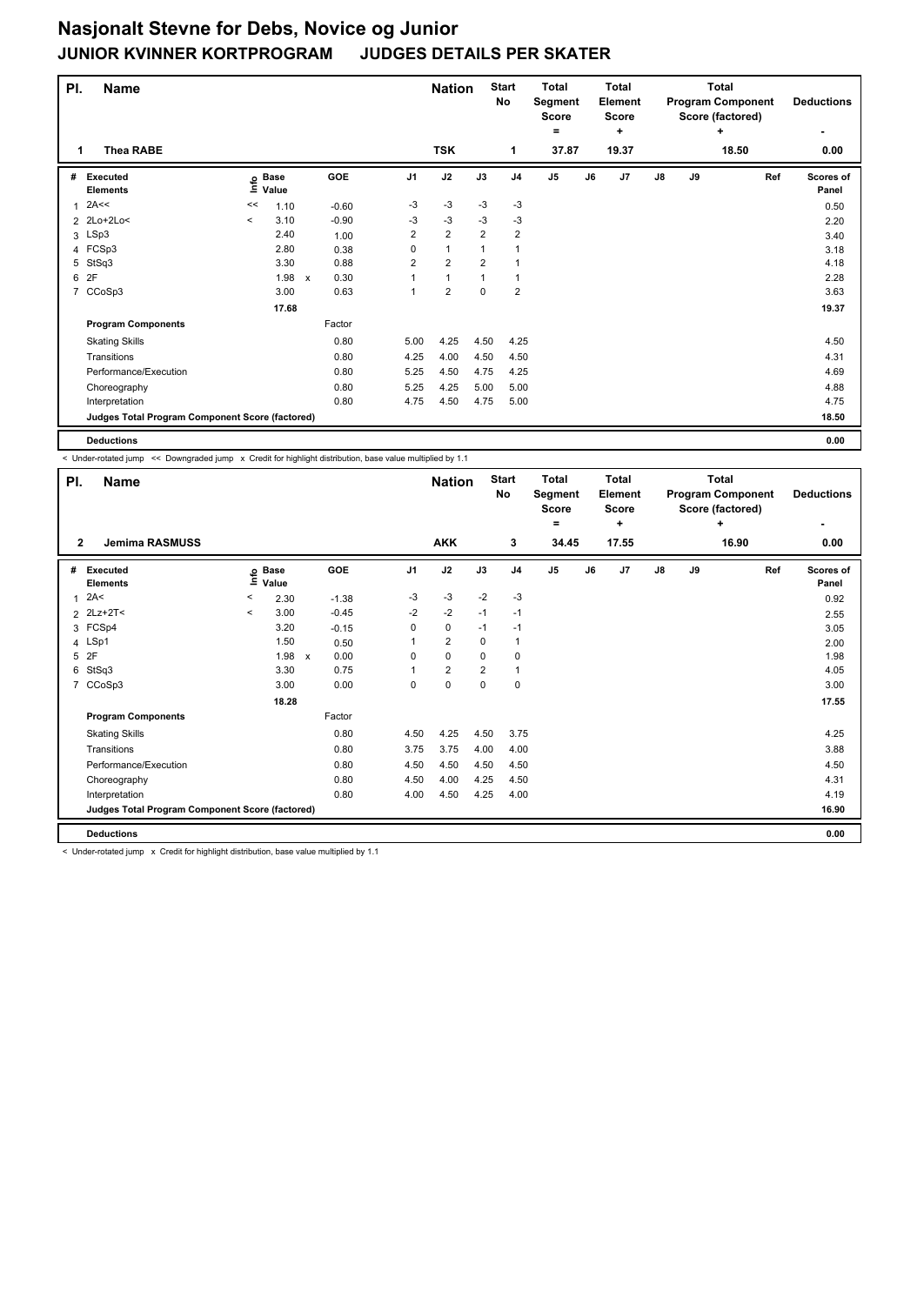| PI. | <b>Name</b>                                     |    |                   |         | <b>Nation</b>  |                | <b>Start</b><br><b>No</b> | <b>Total</b><br>Segment<br><b>Score</b><br>= |                | <b>Total</b><br><b>Element</b><br><b>Score</b><br>٠ |                |    | Total<br><b>Program Component</b><br>Score (factored)<br>٠ | <b>Deductions</b> |                           |
|-----|-------------------------------------------------|----|-------------------|---------|----------------|----------------|---------------------------|----------------------------------------------|----------------|-----------------------------------------------------|----------------|----|------------------------------------------------------------|-------------------|---------------------------|
| 3   | <b>Heidi LILLESÆTER</b>                         |    |                   |         |                | SIL            |                           | 6                                            | 33.75          |                                                     | 18.00          |    |                                                            | 15.75             | 0.00                      |
| #   | Executed<br><b>Elements</b>                     |    | e Base<br>⊑ Value | GOE     | J1             | J2             | J3                        | J <sub>4</sub>                               | J <sub>5</sub> | J6                                                  | J <sub>7</sub> | J8 | J9                                                         | Ref               | <b>Scores of</b><br>Panel |
| 1   | $3S+1T$                                         |    | 4.60              | $-1.58$ | $-2$           | $-3$           | $-1$                      | $-3$                                         |                |                                                     |                |    |                                                            |                   | 3.02                      |
|     | $2$ 2A<<                                        | << | 1.10              | $-0.60$ | -3             | $-3$           | -3                        | -3                                           |                |                                                     |                |    |                                                            |                   | 0.50                      |
|     | 3 CCoSp4                                        |    | 3.50              | 1.00    | $\overline{2}$ | $\overline{2}$ | $\overline{2}$            | $\overline{\mathbf{c}}$                      |                |                                                     |                |    |                                                            |                   | 4.50                      |
|     | 4 2F                                            |    | 1.80              | 0.08    | $-1$           | $\mathbf 0$    | $\mathbf{1}$              | $\mathbf{1}$                                 |                |                                                     |                |    |                                                            |                   | 1.88                      |
| 5   | StSq3                                           |    | 3.30              | 0.38    | 1              | $\mathbf{1}$   | 0                         | 1                                            |                |                                                     |                |    |                                                            |                   | 3.68                      |
|     | 6 FCSp2                                         |    | 2.30              | $-0.03$ | $-1$           | $-1$           | $\mathbf{1}$              | 0                                            |                |                                                     |                |    |                                                            |                   | 2.27                      |
|     | 7 LSp2                                          |    | 1.90              | 0.25    | 0              | $\mathbf{1}$   | 1                         | 0                                            |                |                                                     |                |    |                                                            |                   | 2.15                      |
|     |                                                 |    | 18.50             |         |                |                |                           |                                              |                |                                                     |                |    |                                                            |                   | 18.00                     |
|     | <b>Program Components</b>                       |    |                   | Factor  |                |                |                           |                                              |                |                                                     |                |    |                                                            |                   |                           |
|     | <b>Skating Skills</b>                           |    |                   | 0.80    | 4.50           | 4.50           | 4.50                      | 4.75                                         |                |                                                     |                |    |                                                            |                   | 4.56                      |
|     | Transitions                                     |    |                   | 0.80    | 3.75           | 3.50           | 3.75                      | 4.00                                         |                |                                                     |                |    |                                                            |                   | 3.75                      |
|     | Performance/Execution                           |    |                   | 0.80    | 4.00           | 4.25           | 3.75                      | 3.50                                         |                |                                                     |                |    |                                                            |                   | 3.88                      |
|     | Choreography                                    |    |                   | 0.80    | 3.75           | 4.00           | 4.00                      | 3.75                                         |                |                                                     |                |    |                                                            |                   | 3.88                      |
|     | Interpretation                                  |    |                   | 0.80    | 3.50           | 4.00           | 3.25                      | 3.75                                         |                |                                                     |                |    |                                                            |                   | 3.63                      |
|     | Judges Total Program Component Score (factored) |    |                   |         |                |                |                           |                                              |                |                                                     |                |    |                                                            |                   | 15.75                     |
|     | <b>Deductions</b>                               |    |                   |         |                |                |                           |                                              |                |                                                     |                |    |                                                            |                   | 0.00                      |

<< Downgraded jump

| PI. | Name                                            |    |                            |         |                | <b>Nation</b>        |             | <b>Start</b><br>No | <b>Total</b><br>Segment<br><b>Score</b><br>$=$ |    | Total<br><b>Element</b><br><b>Score</b><br>٠ |    |    | <b>Total</b><br><b>Program Component</b><br>Score (factored)<br>÷ | <b>Deductions</b>  |
|-----|-------------------------------------------------|----|----------------------------|---------|----------------|----------------------|-------------|--------------------|------------------------------------------------|----|----------------------------------------------|----|----|-------------------------------------------------------------------|--------------------|
| 4   | <b>Nora STENERSEN</b>                           |    |                            |         |                | <b>AKK</b>           |             | 9                  | 33.03                                          |    | 17.03                                        |    |    | 16.00                                                             | 0.00               |
| #   | Executed<br><b>Elements</b>                     |    | e Base<br>E Value<br>Value | GOE     | J <sub>1</sub> | J2                   | J3          | J <sub>4</sub>     | J <sub>5</sub>                                 | J6 | J7                                           | J8 | J9 | Ref                                                               | Scores of<br>Panel |
| 1   | 2A<<                                            | << | 1.10                       | $-0.50$ | $-3$           | $-2$                 | $-2$        | $-3$               |                                                |    |                                              |    |    |                                                                   | 0.60               |
|     | 2 2Lo+2T                                        |    | 3.10                       | 0.15    |                | $\mathbf{1}$         | $-1$        | 1                  |                                                |    |                                              |    |    |                                                                   | 3.25               |
|     | 3 2F                                            |    | 1.80                       | 0.23    |                | $\mathbf{1}$         | 0           | 1                  |                                                |    |                                              |    |    |                                                                   | 2.03               |
|     | 4 FCSp3                                         |    | 2.80                       | $-0.08$ | 0              | 0                    | 0           | $-1$               |                                                |    |                                              |    |    |                                                                   | 2.72               |
| 5   | StSq3                                           |    | 3.30                       | 0.25    |                | $\blacktriangleleft$ | $\Omega$    | 0                  |                                                |    |                                              |    |    |                                                                   | 3.55               |
|     | 6 LSp1                                          |    | 1.50                       | 0.13    | 0              | $\mathbf{1}$         | 0           | 0                  |                                                |    |                                              |    |    |                                                                   | 1.63               |
|     | 7 CCoSp3                                        |    | 3.00                       | 0.25    | 1              | $\mathbf 0$          | $\mathbf 0$ | 1                  |                                                |    |                                              |    |    |                                                                   | 3.25               |
|     |                                                 |    | 16.60                      |         |                |                      |             |                    |                                                |    |                                              |    |    |                                                                   | 17.03              |
|     | <b>Program Components</b>                       |    |                            | Factor  |                |                      |             |                    |                                                |    |                                              |    |    |                                                                   |                    |
|     | <b>Skating Skills</b>                           |    |                            | 0.80    | 4.50           | 4.00                 | 3.75        | 3.50               |                                                |    |                                              |    |    |                                                                   | 3.94               |
|     | Transitions                                     |    |                            | 0.80    | 4.50           | 4.00                 | 3.00        | 3.50               |                                                |    |                                              |    |    |                                                                   | 3.75               |
|     | Performance/Execution                           |    |                            | 0.80    | 4.75           | 4.25                 | 3.75        | 4.50               |                                                |    |                                              |    |    |                                                                   | 4.31               |
|     | Choreography                                    |    |                            | 0.80    | 4.50           | 4.00                 | 3.50        | 3.75               |                                                |    |                                              |    |    |                                                                   | 3.94               |
|     | Interpretation                                  |    |                            | 0.80    | 4.75           | 4.00                 | 3.00        | 4.50               |                                                |    |                                              |    |    |                                                                   | 4.06               |
|     | Judges Total Program Component Score (factored) |    |                            |         |                |                      |             |                    |                                                |    |                                              |    |    |                                                                   | 16.00              |
|     | <b>Deductions</b>                               |    |                            |         |                |                      |             |                    |                                                |    |                                              |    |    |                                                                   | 0.00               |

<< Downgraded jump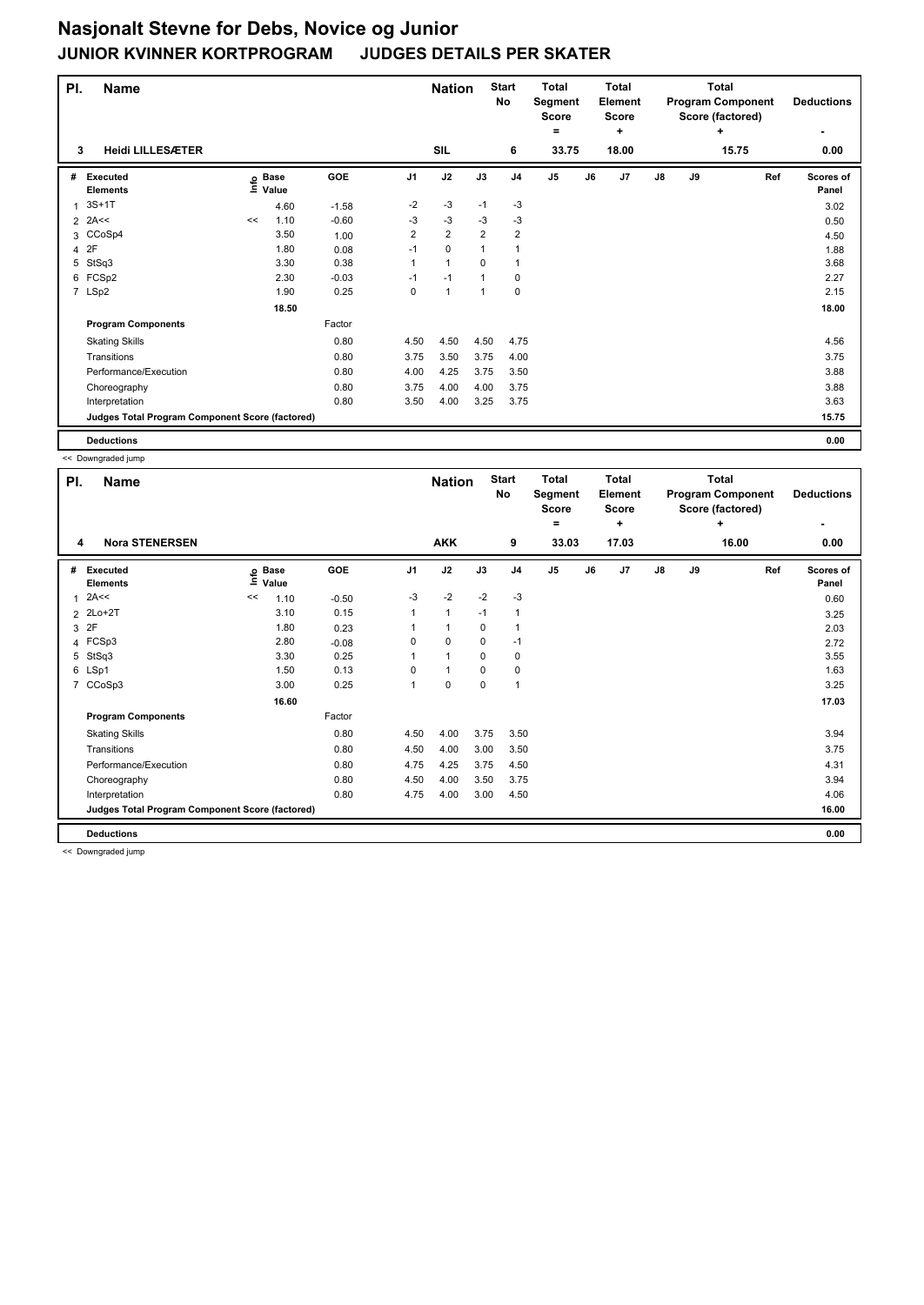| PI.            | <b>Name</b>                                     |         |                            |                                   |          | <b>Nation</b>        |                | <b>Start</b><br>No | <b>Total</b><br>Segment<br><b>Score</b><br>٠ |    | Total<br>Element<br><b>Score</b><br>٠ |               |    | Total<br><b>Program Component</b><br>Score (factored)<br>÷ | <b>Deductions</b>  |
|----------------|-------------------------------------------------|---------|----------------------------|-----------------------------------|----------|----------------------|----------------|--------------------|----------------------------------------------|----|---------------------------------------|---------------|----|------------------------------------------------------------|--------------------|
| 5              | <b>Sine Mari LEITE</b>                          |         |                            |                                   |          | <b>OSK</b>           |                | 11                 | 31.41                                        |    | 15.76                                 |               |    | 15.65                                                      | 0.00               |
| #              | Executed<br><b>Elements</b>                     |         | e Base<br>⊑ Value<br>Value | <b>GOE</b>                        | J1       | J2                   | J3             | J <sub>4</sub>     | J <sub>5</sub>                               | J6 | J7                                    | $\mathsf{J}8$ | J9 | Ref                                                        | Scores of<br>Panel |
| 1              | $3S<+2T$                                        | $\,<\,$ | 4.20                       | $-1.58$                           | $-2$     | -3                   | $-2$           | $-2$               |                                              |    |                                       |               |    |                                                            | 2.62               |
|                | $2$ 2A<<                                        | <<      | 1.10                       | $-0.60$                           | -3       | -3                   | $-3$           | $-3$               |                                              |    |                                       |               |    |                                                            | 0.50               |
|                | 3 FCSpB                                         |         | 1.60                       | $-0.60$                           | $-2$     | $-3$                 | $-1$           | $-2$               |                                              |    |                                       |               |    |                                                            | 1.00               |
|                | 4 StSq3                                         |         | 3.30                       | 0.63                              |          | $\mathbf{1}$         | $\overline{2}$ | $\mathbf{1}$       |                                              |    |                                       |               |    |                                                            | 3.93               |
|                | 5 LSp2                                          |         | 1.90                       | 0.25                              | $\Omega$ | $\blacktriangleleft$ | $\Omega$       | 1                  |                                              |    |                                       |               |    |                                                            | 2.15               |
|                | 6 2F                                            |         | 1.98                       | 0.08<br>$\boldsymbol{\mathsf{x}}$ |          | $\mathbf 0$          | 0              | 0                  |                                              |    |                                       |               |    |                                                            | 2.06               |
| $\overline{7}$ | CCoSp3                                          |         | 3.00                       | 0.50                              | 1        | $\mathbf{1}$         | $\mathbf{1}$   | $\mathbf{1}$       |                                              |    |                                       |               |    |                                                            | 3.50               |
|                |                                                 |         | 17.08                      |                                   |          |                      |                |                    |                                              |    |                                       |               |    |                                                            | 15.76              |
|                | <b>Program Components</b>                       |         |                            | Factor                            |          |                      |                |                    |                                              |    |                                       |               |    |                                                            |                    |
|                | <b>Skating Skills</b>                           |         |                            | 0.80                              | 4.50     | 3.50                 | 4.25           | 4.00               |                                              |    |                                       |               |    |                                                            | 4.06               |
|                | Transitions                                     |         |                            | 0.80                              | 4.00     | 3.50                 | 3.50           | 3.50               |                                              |    |                                       |               |    |                                                            | 3.63               |
|                | Performance/Execution                           |         |                            | 0.80                              | 4.25     | 3.50                 | 4.00           | 3.75               |                                              |    |                                       |               |    |                                                            | 3.88               |
|                | Choreography                                    |         |                            | 0.80                              | 4.00     | 3.25                 | 4.25           | 4.25               |                                              |    |                                       |               |    |                                                            | 3.94               |
|                | Interpretation                                  |         |                            | 0.80                              | 3.75     | 3.75                 | 4.25           | 4.50               |                                              |    |                                       |               |    |                                                            | 4.06               |
|                | Judges Total Program Component Score (factored) |         |                            |                                   |          |                      |                |                    |                                              |    |                                       |               |    |                                                            | 15.65              |
|                | <b>Deductions</b>                               |         |                            |                                   |          |                      |                |                    |                                              |    |                                       |               |    |                                                            | 0.00               |

< Under-rotated jump << Downgraded jump x Credit for highlight distribution, base value multiplied by 1.1

| PI.            | <b>Name</b><br>Hanna Kai Barstad GOLBERG        |                                  |                           |         |                | <b>Nation</b> |      | <b>Start</b><br><b>No</b> | <b>Total</b><br>Segment<br><b>Score</b><br>= |    | Total<br>Element<br><b>Score</b><br>٠ |               |    | Total<br><b>Program Component</b><br>Score (factored)<br>٠ | <b>Deductions</b>  |
|----------------|-------------------------------------------------|----------------------------------|---------------------------|---------|----------------|---------------|------|---------------------------|----------------------------------------------|----|---------------------------------------|---------------|----|------------------------------------------------------------|--------------------|
| 6              |                                                 |                                  |                           |         |                | <b>BKK</b>    |      | 5                         | 27.23                                        |    | 15.28                                 |               |    | 12.95                                                      | 1.00               |
| #              | <b>Executed</b><br><b>Elements</b>              | <b>Base</b><br>e Base<br>⊑ Value |                           | GOE     | J <sub>1</sub> | J2            | J3   | J <sub>4</sub>            | J <sub>5</sub>                               | J6 | J7                                    | $\mathsf{J}8$ | J9 | Ref                                                        | Scores of<br>Panel |
| $\mathbf{1}$   | 1A                                              | 1.10                             |                           | $-0.60$ | -3             | $-3$          | $-3$ | $-3$                      |                                              |    |                                       |               |    |                                                            | 0.50               |
|                | 2 2Lz+2Lo                                       | 3.90                             |                           | $-0.38$ | $-1$           | $-1$          | $-1$ | $-2$                      |                                              |    |                                       |               |    |                                                            | 3.52               |
| 3              | FCSp2                                           | 2.30                             |                           | 0.25    | 0              | $\mathbf 0$   | 1    | $\overline{1}$            |                                              |    |                                       |               |    |                                                            | 2.55               |
|                | 4 StSq2                                         | 2.60                             |                           | 0.50    | 1              | $\mathbf{1}$  | 1    | -1                        |                                              |    |                                       |               |    |                                                            | 3.10               |
| 5              | LSp2                                            | 1.90                             |                           | 0.13    | 0              | $\mathbf{1}$  | 0    | 0                         |                                              |    |                                       |               |    |                                                            | 2.03               |
| 6              | 2F                                              | 1.98                             | $\boldsymbol{\mathsf{x}}$ | $-0.90$ | -3             | $-3$          | $-3$ | -3                        |                                              |    |                                       |               |    |                                                            | 1.08               |
| $\overline{7}$ | CCoSp2                                          | 2.50                             |                           | 0.00    | 0              | 0             | 0    | 0                         |                                              |    |                                       |               |    |                                                            | 2.50               |
|                |                                                 | 16.28                            |                           |         |                |               |      |                           |                                              |    |                                       |               |    |                                                            | 15.28              |
|                | <b>Program Components</b>                       |                                  |                           | Factor  |                |               |      |                           |                                              |    |                                       |               |    |                                                            |                    |
|                | <b>Skating Skills</b>                           |                                  |                           | 0.80    | 3.75           | 3.50          | 3.50 | 3.50                      |                                              |    |                                       |               |    |                                                            | 3.56               |
|                | Transitions                                     |                                  |                           | 0.80    | 3.00           | 2.75          | 3.25 | 2.75                      |                                              |    |                                       |               |    |                                                            | 2.94               |
|                | Performance/Execution                           |                                  |                           | 0.80    | 3.00           | 3.25          | 3.50 | 2.50                      |                                              |    |                                       |               |    |                                                            | 3.06               |
|                | Choreography                                    |                                  |                           | 0.80    | 4.00           | 3.00          | 3.50 | 2.50                      |                                              |    |                                       |               |    |                                                            | 3.25               |
|                | Interpretation                                  |                                  |                           | 0.80    | 3.50           | 3.25          | 3.50 | 3.25                      |                                              |    |                                       |               |    |                                                            | 3.38               |
|                | Judges Total Program Component Score (factored) |                                  |                           |         |                |               |      |                           |                                              |    |                                       |               |    |                                                            | 12.95              |
|                | <b>Deductions</b>                               |                                  | Falls:                    | $-1.00$ |                |               |      |                           |                                              |    |                                       |               |    |                                                            | $-1.00$            |

x Credit for highlight distribution, base value multiplied by 1.1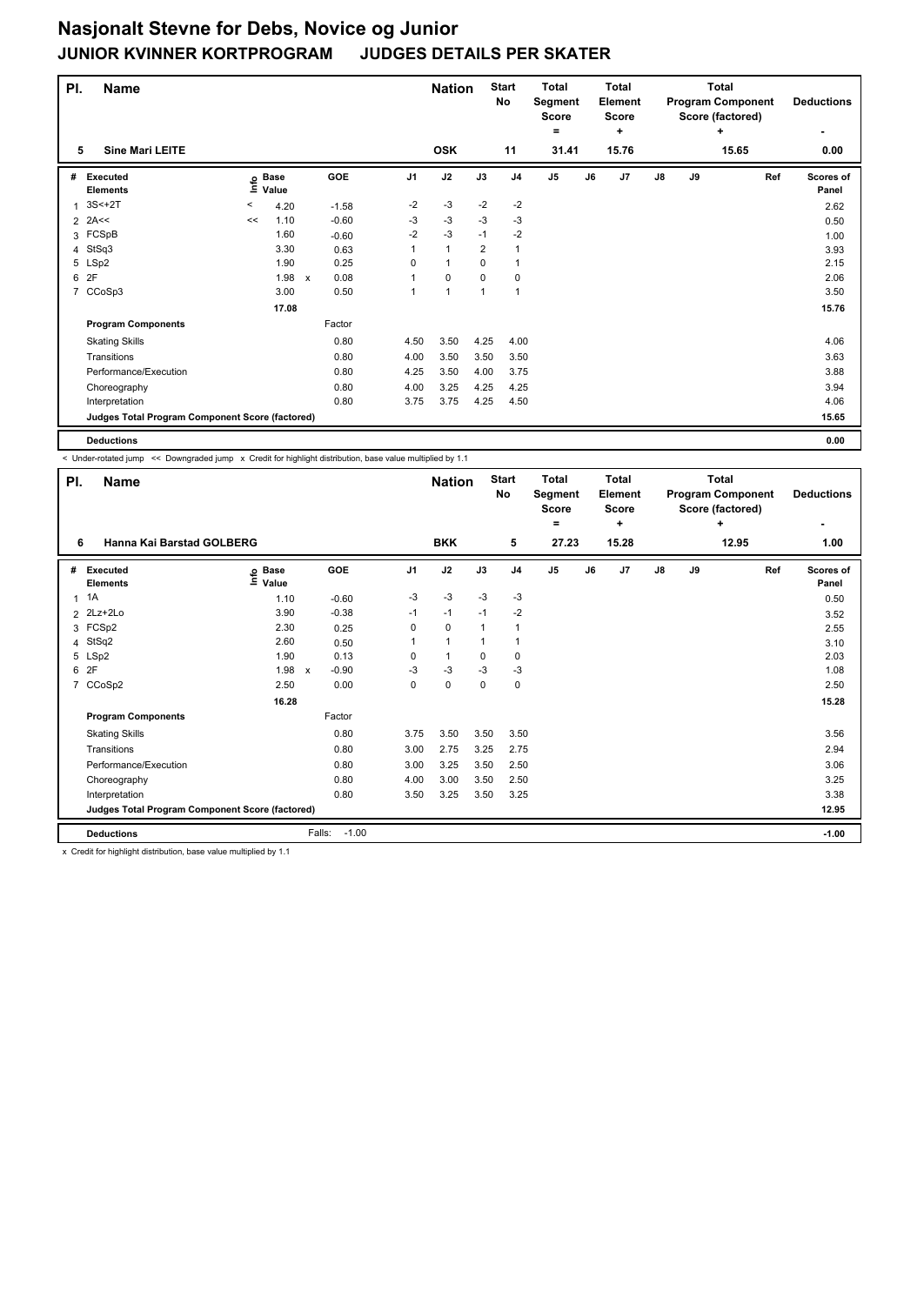# **Nasjonalt Stevne for Debs, Novice og Junior JUDGES DETAILS PER SKATER**

| PI. | <b>Name</b>                                     |         |                            |                         |                | <b>Nation</b> |             | <b>Start</b><br>No | <b>Total</b><br>Segment<br><b>Score</b><br>$=$ |    | <b>Total</b><br>Element<br>Score<br>÷ |    |    | <b>Total</b><br><b>Program Component</b><br>Score (factored)<br>٠ | <b>Deductions</b><br>٠ |
|-----|-------------------------------------------------|---------|----------------------------|-------------------------|----------------|---------------|-------------|--------------------|------------------------------------------------|----|---------------------------------------|----|----|-------------------------------------------------------------------|------------------------|
| 7   | <b>Sunniva HANSEN</b>                           |         |                            |                         |                | <b>OSK</b>    |             | $\mathbf{2}$       | 26.32                                          |    | 14.82                                 |    |    | 12.50                                                             | 1.00                   |
| #   | Executed<br><b>Elements</b>                     |         | e Base<br>≡ Value<br>Value | GOE                     | J <sub>1</sub> | J2            | J3          | J <sub>4</sub>     | J <sub>5</sub>                                 | J6 | J7                                    | J8 | J9 | Ref                                                               | Scores of<br>Panel     |
| 1   | 2S+2Lo<                                         | $\prec$ | 2.60                       | $-0.15$                 | $-1$           | $-1$          | 0           | $-1$               |                                                |    |                                       |    |    |                                                                   | 2.45                   |
|     | 2 2F                                            |         | 1.80                       | $-0.08$                 | 0              | 0             | 0           | $-1$               |                                                |    |                                       |    |    |                                                                   | 1.72                   |
|     | 3 CCoSp4                                        |         | 3.50                       | $-0.08$                 | $-1$           | 0             | 0           | 0                  |                                                |    |                                       |    |    |                                                                   | 3.42                   |
|     | $4$ 2A<<                                        | <<      | 1.21                       | $-0.60$<br>$\mathsf{x}$ | $-3$           | $-3$          | $-3$        | $-3$               |                                                |    |                                       |    |    |                                                                   | 0.61                   |
|     | 5 LSp1                                          |         | 1.50                       | $-0.23$                 | $-1$           | $-1$          | $-1$        | 0                  |                                                |    |                                       |    |    |                                                                   | 1.27                   |
| 6   | StSq3                                           |         | 3.30                       | 0.13                    |                | $\mathbf 0$   | $\mathbf 0$ | $\mathbf 0$        |                                                |    |                                       |    |    |                                                                   | 3.43                   |
|     | 7 FCSp2                                         |         | 2.30                       | $-0.38$                 | $-2$           | $-1$          | $-1$        | $-1$               |                                                |    |                                       |    |    |                                                                   | 1.92                   |
|     |                                                 |         | 16.21                      |                         |                |               |             |                    |                                                |    |                                       |    |    |                                                                   | 14.82                  |
|     | <b>Program Components</b>                       |         |                            | Factor                  |                |               |             |                    |                                                |    |                                       |    |    |                                                                   |                        |
|     | <b>Skating Skills</b>                           |         |                            | 0.80                    | 3.50           | 2.75          | 2.75        | 2.75               |                                                |    |                                       |    |    |                                                                   | 2.94                   |
|     | Transitions                                     |         |                            | 0.80                    | 3.25           | 2.50          | 2.75        | 2.75               |                                                |    |                                       |    |    |                                                                   | 2.81                   |
|     | Performance/Execution                           |         |                            | 0.80                    | 4.25           | 3.25          | 3.25        | 3.25               |                                                |    |                                       |    |    |                                                                   | 3.50                   |
|     | Choreography                                    |         |                            | 0.80                    | 4.00           | 3.00          | 3.25        | 3.25               |                                                |    |                                       |    |    |                                                                   | 3.38                   |
|     | Interpretation                                  |         |                            | 0.80                    | 3.75           | 2.75          | 2.75        | 2.75               |                                                |    |                                       |    |    |                                                                   | 3.00                   |
|     | Judges Total Program Component Score (factored) |         |                            |                         |                |               |             |                    |                                                |    |                                       |    |    |                                                                   | 12.50                  |
|     | <b>Deductions</b>                               |         |                            | $-1.00$<br>Falls:       |                |               |             |                    |                                                |    |                                       |    |    |                                                                   | $-1.00$                |

< Under-rotated jump << Downgraded jump x Credit for highlight distribution, base value multiplied by 1.1

| PI.            | <b>Name</b>                                     |                          |                      |                                      |                | <b>Nation</b>  |             | <b>Start</b><br><b>No</b> | <b>Total</b><br>Segment<br><b>Score</b><br>۰ |    | <b>Total</b><br>Element<br><b>Score</b><br>٠ |               |    | <b>Total</b><br><b>Program Component</b><br>Score (factored)<br>٠ | <b>Deductions</b>  |
|----------------|-------------------------------------------------|--------------------------|----------------------|--------------------------------------|----------------|----------------|-------------|---------------------------|----------------------------------------------|----|----------------------------------------------|---------------|----|-------------------------------------------------------------------|--------------------|
| 8              | Mia Aschim NØKLEBY                              |                          |                      |                                      |                | <b>AKK</b>     |             | 12                        | 24.97                                        |    | 9.82                                         |               |    | 16.15                                                             | 1.00               |
| #              | <b>Executed</b><br><b>Elements</b>              | Info                     | <b>Base</b><br>Value | <b>GOE</b>                           | J <sub>1</sub> | J2             | J3          | J <sub>4</sub>            | J <sub>5</sub>                               | J6 | J7                                           | $\mathsf{J}8$ | J9 | Ref                                                               | Scores of<br>Panel |
| 1              | 2A<<                                            | <<                       | 1.10                 | $-0.40$                              | $-2$           | $-2$           | $-2$        | $-2$                      |                                              |    |                                              |               |    |                                                                   | 0.70               |
|                | $2$ 2Lz+2T<                                     | $\overline{\phantom{a}}$ | 3.00                 | $-0.83$                              | $-2$           | $-3$           | -3          | -3                        |                                              |    |                                              |               |    |                                                                   | 2.17               |
|                | 3 FCSp1                                         |                          | 1.90                 | $-0.08$                              | 0              | 0              | 0           | $-1$                      |                                              |    |                                              |               |    |                                                                   | 1.82               |
| $\overline{4}$ | 2F<                                             | $\prec$                  | 1.43                 | $\boldsymbol{\mathsf{x}}$<br>$-0.75$ | -3             | $-2$           | $-2$        | -3                        |                                              |    |                                              |               |    |                                                                   | 0.68               |
|                | 5 LSp1                                          |                          | 1.50                 | $-0.15$                              | $-1$           | $\mathbf 0$    | $\mathbf 0$ | $-1$                      |                                              |    |                                              |               |    |                                                                   | 1.35               |
| 6              | StSq2                                           |                          | 2.60                 | 0.50                                 | 1              | $\overline{1}$ | -1          | $\mathbf 1$               |                                              |    |                                              |               |    |                                                                   | 3.10               |
|                | 7 CCoSp                                         |                          | 0.00                 | 0.00                                 |                |                |             |                           |                                              |    |                                              |               |    |                                                                   | 0.00               |
|                |                                                 |                          | 11.53                |                                      |                |                |             |                           |                                              |    |                                              |               |    |                                                                   | 9.82               |
|                | <b>Program Components</b>                       |                          |                      | Factor                               |                |                |             |                           |                                              |    |                                              |               |    |                                                                   |                    |
|                | <b>Skating Skills</b>                           |                          |                      | 0.80                                 | 4.25           | 4.00           | 3.50        | 3.50                      |                                              |    |                                              |               |    |                                                                   | 3.81               |
|                | Transitions                                     |                          |                      | 0.80                                 | 3.75           | 4.25           | 3.75        | 3.75                      |                                              |    |                                              |               |    |                                                                   | 3.88               |
|                | Performance/Execution                           |                          |                      | 0.80                                 | 4.50           | 4.00           | 4.25        | 3.25                      |                                              |    |                                              |               |    |                                                                   | 4.00               |
|                | Choreography                                    |                          |                      | 0.80                                 | 4.75           | 4.00           | 4.00        | 4.50                      |                                              |    |                                              |               |    |                                                                   | 4.31               |
|                | Interpretation                                  |                          |                      | 0.80                                 | 4.50           | 4.25           | 4.00        | 4.00                      |                                              |    |                                              |               |    |                                                                   | 4.19               |
|                | Judges Total Program Component Score (factored) |                          |                      |                                      |                |                |             |                           |                                              |    |                                              |               |    |                                                                   | 16.15              |
|                | <b>Deductions</b>                               |                          |                      | $-1.00$<br>Falls:                    |                |                |             |                           |                                              |    |                                              |               |    |                                                                   | $-1.00$            |

< Under-rotated jump << Downgraded jump x Credit for highlight distribution, base value multiplied by 1.1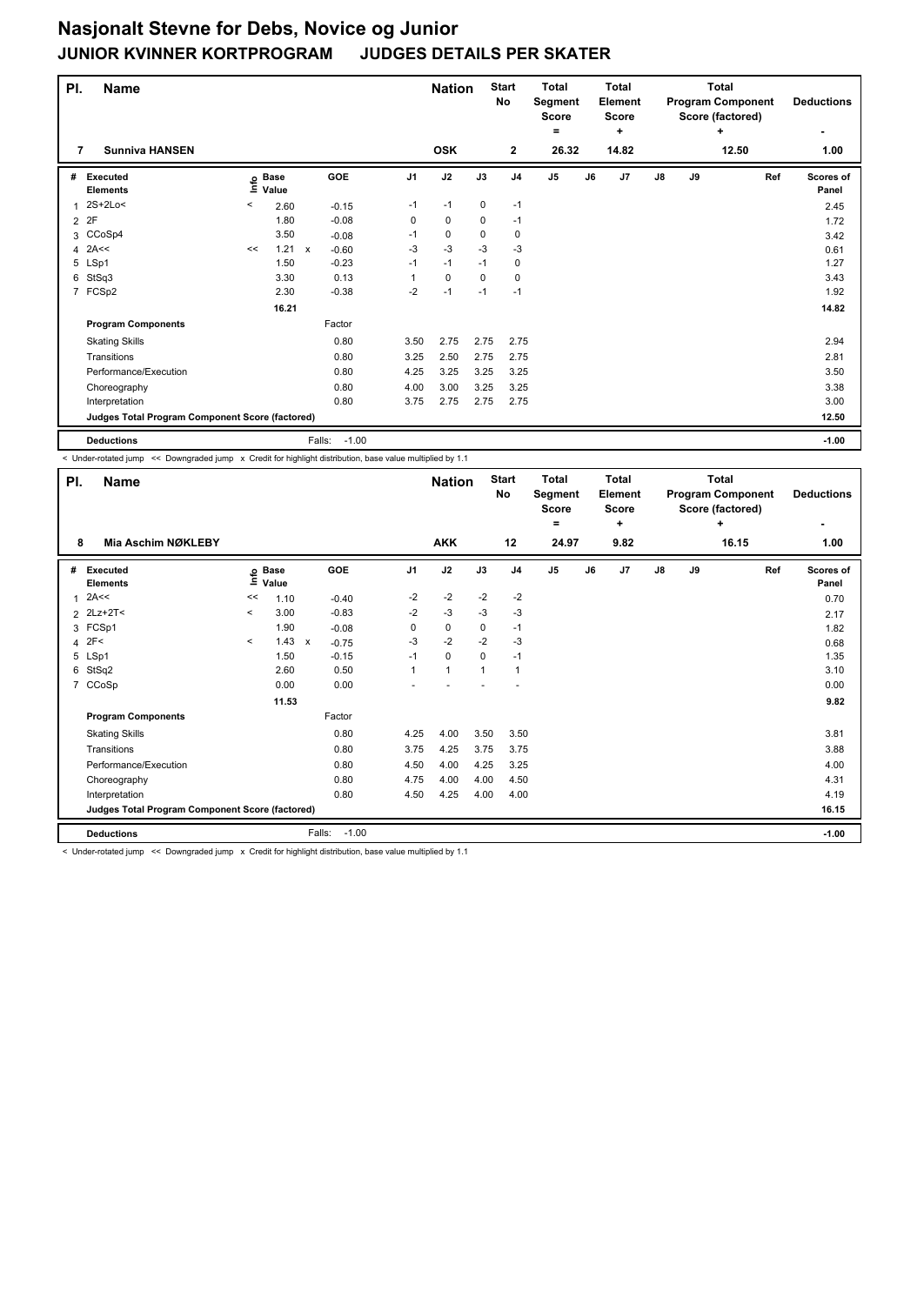| PI.          | <b>Name</b>                                     |                   |                   |      | <b>Nation</b> |          | <b>Start</b><br>No | <b>Total</b><br>Segment<br>Score<br>۰ |    | <b>Total</b><br>Element<br><b>Score</b><br>÷ |    |    | <b>Total</b><br><b>Program Component</b><br>Score (factored)<br>÷ | <b>Deductions</b>  |
|--------------|-------------------------------------------------|-------------------|-------------------|------|---------------|----------|--------------------|---------------------------------------|----|----------------------------------------------|----|----|-------------------------------------------------------------------|--------------------|
| 9            | <b>Tonje HAGEN</b>                              |                   |                   |      | <b>SKK</b>    |          | 10                 | 24.83                                 |    | 13.88                                        |    |    | 11.95                                                             | 1.00               |
| #            | <b>Executed</b><br><b>Elements</b>              | e Base<br>⊑ Value | GOE               | J1   | J2            | J3       | J <sub>4</sub>     | J <sub>5</sub>                        | J6 | J <sub>7</sub>                               | J8 | J9 | Ref                                                               | Scores of<br>Panel |
| $\mathbf{1}$ | 2A                                              | 3.30              | $-1.50$           | $-3$ | $-3$          | $-3$     | $-3$               |                                       |    |                                              |    |    |                                                                   | 1.80               |
|              | 2 2F+2T                                         | 3.10              | 0.23              | 0    | $\mathbf{1}$  | 1        | 1                  |                                       |    |                                              |    |    |                                                                   | 3.33               |
|              | 3 FCSp1                                         | 1.90              | $-0.45$           | $-1$ | $-2$          | $-1$     | $-2$               |                                       |    |                                              |    |    |                                                                   | 1.45               |
|              | 4 $2Lz^*$                                       | $\star$<br>0.00   | 0.00              |      |               |          |                    |                                       |    |                                              |    |    |                                                                   | 0.00               |
|              | 5 LSp1                                          | 1.50              | $-0.15$           | $-1$ | 0             | $\Omega$ | $-1$               |                                       |    |                                              |    |    |                                                                   | 1.35               |
| 6            | StSq2                                           | 2.60              | 0.25              |      | $\mathbf 0$   |          | 0                  |                                       |    |                                              |    |    |                                                                   | 2.85               |
|              | 7 CCoSp3                                        | 3.00              | 0.10              |      | $-1$          | $-1$     | $\mathbf{1}$       |                                       |    |                                              |    |    |                                                                   | 3.10               |
|              |                                                 | 15.40             |                   |      |               |          |                    |                                       |    |                                              |    |    |                                                                   | 13.88              |
|              | <b>Program Components</b>                       |                   | Factor            |      |               |          |                    |                                       |    |                                              |    |    |                                                                   |                    |
|              | <b>Skating Skills</b>                           |                   | 0.80              | 3.50 | 3.25          | 3.25     | 3.75               |                                       |    |                                              |    |    |                                                                   | 3.44               |
|              | Transitions                                     |                   | 0.80              | 2.75 | 2.50          | 3.00     | 2.50               |                                       |    |                                              |    |    |                                                                   | 2.69               |
|              | Performance/Execution                           |                   | 0.80              | 3.25 | 2.75          | 3.25     | 2.50               |                                       |    |                                              |    |    |                                                                   | 2.94               |
|              | Choreography                                    |                   | 0.80              | 3.25 | 2.75          | 2.75     | 3.50               |                                       |    |                                              |    |    |                                                                   | 3.06               |
|              | Interpretation                                  |                   | 0.80              | 2.75 | 2.50          | 2.75     | 3.25               |                                       |    |                                              |    |    |                                                                   | 2.81               |
|              | Judges Total Program Component Score (factored) |                   |                   |      |               |          |                    |                                       |    |                                              |    |    |                                                                   | 11.95              |
|              | <b>Deductions</b>                               |                   | $-1.00$<br>Falls: |      |               |          |                    |                                       |    |                                              |    |    |                                                                   | $-1.00$            |

\* Invalid element

| PI.<br><b>Name</b> |                                                 |      |                      |                   |                | <b>Nation</b> |             | <b>Start</b><br>No | <b>Total</b><br>Segment<br><b>Score</b> |    | <b>Total</b><br><b>Element</b><br><b>Score</b> |               |    | <b>Total</b><br><b>Program Component</b><br>Score (factored) | <b>Deductions</b>  |
|--------------------|-------------------------------------------------|------|----------------------|-------------------|----------------|---------------|-------------|--------------------|-----------------------------------------|----|------------------------------------------------|---------------|----|--------------------------------------------------------------|--------------------|
| 10                 | <b>Pernille MOEN</b>                            |      |                      |                   |                | <b>OSK</b>    |             | 13                 | =<br>24.83                              |    | $\ddot{}$<br>11.28                             |               |    | ÷<br>14.55                                                   | 1.00               |
| #                  | <b>Executed</b><br><b>Elements</b>              | ١nfo | <b>Base</b><br>Value | GOE               | J <sub>1</sub> | J2            | J3          | J <sub>4</sub>     | J <sub>5</sub>                          | J6 | J7                                             | $\mathsf{J}8$ | J9 | Ref                                                          | Scores of<br>Panel |
|                    | 2Lo<<+COMBO                                     | <<   | 0.50                 | $-0.30$           | $-3$           | $-3$          | $-3$        | $-3$               |                                         |    |                                                |               |    |                                                              | 0.20               |
|                    | $2$ 2A<<                                        | <<   | 1.10                 | $-0.60$           | $-3$           | $-3$          | $-3$        | $-3$               |                                         |    |                                                |               |    |                                                              | 0.50               |
|                    | 3 FCSp2                                         |      | 2.30                 | 0.00              | 0              | $\mathbf 0$   | $\Omega$    | $\mathbf 0$        |                                         |    |                                                |               |    |                                                              | 2.30               |
|                    | 4 2F                                            |      | 1.80                 | 0.00              | 0              | $\mathbf 0$   | 0           | 0                  |                                         |    |                                                |               |    |                                                              | 1.80               |
|                    | 5 LSp1                                          |      | 1.50                 | 0.13              | 0              | 1             | $\Omega$    | $\mathbf 0$        |                                         |    |                                                |               |    |                                                              | 1.63               |
| 6                  | StSq2                                           |      | 2.60                 | 0.25              | 0              | 1             |             | 0                  |                                         |    |                                                |               |    |                                                              | 2.85               |
| 7                  | CCoSp1                                          |      | 2.00                 | 0.00              | 0              | $\mathbf 0$   | $\mathbf 0$ | $\pmb{0}$          |                                         |    |                                                |               |    |                                                              | 2.00               |
|                    |                                                 |      | 11.80                |                   |                |               |             |                    |                                         |    |                                                |               |    |                                                              | 11.28              |
|                    | <b>Program Components</b>                       |      |                      | Factor            |                |               |             |                    |                                         |    |                                                |               |    |                                                              |                    |
|                    | <b>Skating Skills</b>                           |      |                      | 0.80              | 4.00           | 3.75          | 3.50        | 3.50               |                                         |    |                                                |               |    |                                                              | 3.69               |
|                    | Transitions                                     |      |                      | 0.80              | 3.25           | 3.25          | 3.50        | 3.50               |                                         |    |                                                |               |    |                                                              | 3.38               |
|                    | Performance/Execution                           |      |                      | 0.80              | 3.50           | 3.75          | 3.75        | 3.50               |                                         |    |                                                |               |    |                                                              | 3.63               |
|                    | Choreography                                    |      |                      | 0.80              | 4.00           | 3.50          | 3.75        | 3.75               |                                         |    |                                                |               |    |                                                              | 3.75               |
|                    | Interpretation                                  |      |                      | 0.80              | 3.25           | 3.75          | 4.00        | 4.00               |                                         |    |                                                |               |    |                                                              | 3.75               |
|                    | Judges Total Program Component Score (factored) |      |                      |                   |                |               |             |                    |                                         |    |                                                |               |    |                                                              | 14.55              |
|                    | <b>Deductions</b>                               |      |                      | $-1.00$<br>Falls: |                |               |             |                    |                                         |    |                                                |               |    |                                                              | $-1.00$            |

<< Downgraded jump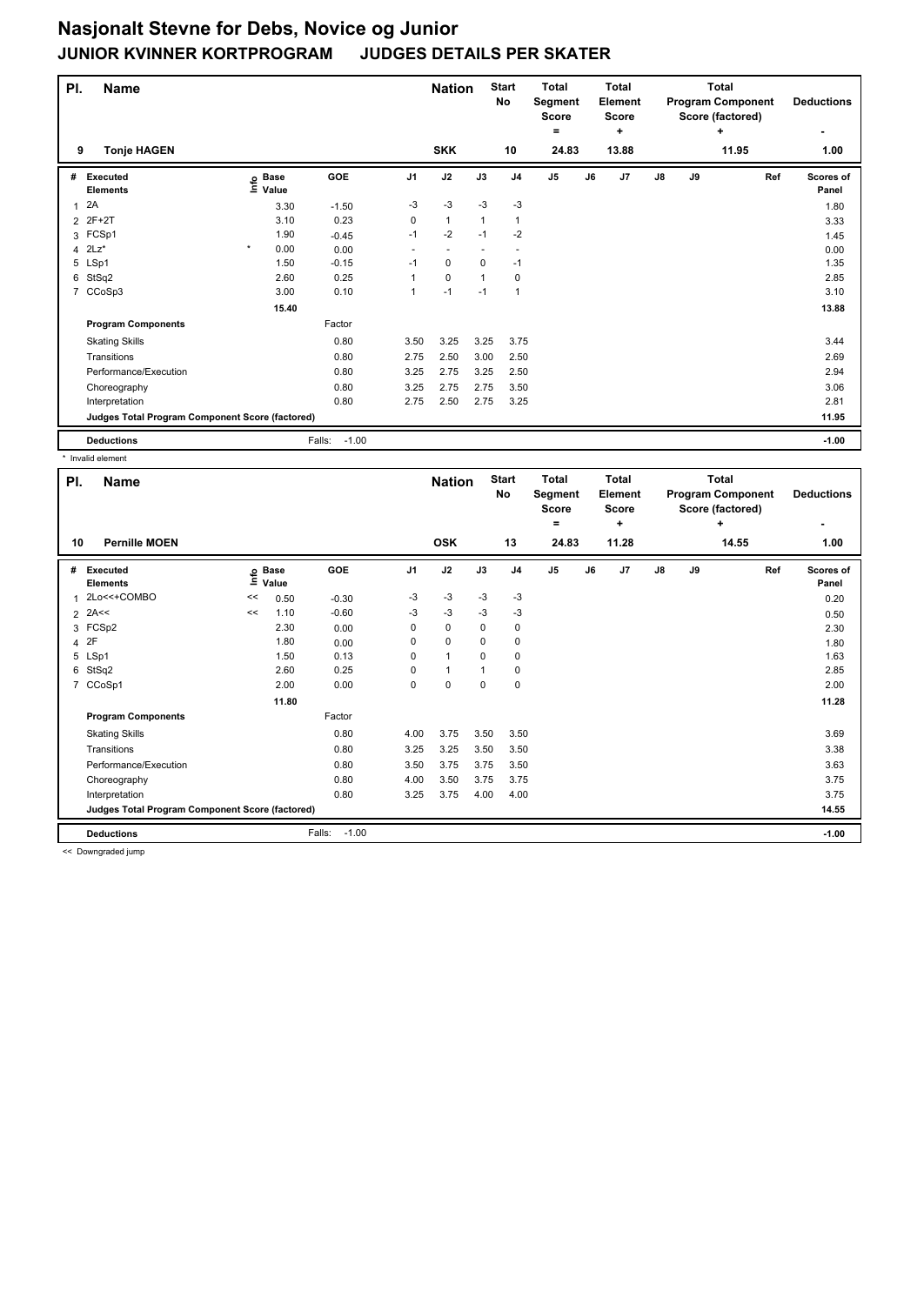| PI. | <b>Name</b>                                     |    |                            |                   |      | <b>Nation</b> |          | <b>Start</b><br>No       | <b>Total</b><br>Segment<br>Score<br>۰ |    | <b>Total</b><br>Element<br><b>Score</b><br>٠ |    |    | <b>Total</b><br><b>Program Component</b><br>Score (factored)<br>÷ | <b>Deductions</b>  |
|-----|-------------------------------------------------|----|----------------------------|-------------------|------|---------------|----------|--------------------------|---------------------------------------|----|----------------------------------------------|----|----|-------------------------------------------------------------------|--------------------|
| 11  | <b>Karoline RÅNES</b>                           |    |                            |                   |      | <b>TSK</b>    |          | 4                        | 22.42                                 |    | 10.52                                        |    |    | 13.90                                                             | 2.00               |
| #   | Executed<br><b>Elements</b>                     |    | e Base<br>E Value<br>Value | GOE               | J1   | J2            | J3       | J <sub>4</sub>           | J <sub>5</sub>                        | J6 | J <sub>7</sub>                               | J8 | J9 | Ref                                                               | Scores of<br>Panel |
| 1   | 2Lo+2Lo                                         |    | 3.60                       | 0.08              | 0    | 0             | 1        | 0                        |                                       |    |                                              |    |    |                                                                   | 3.68               |
|     | $2$ 2A<<                                        | << | 1.10                       | $-0.60$           | $-3$ | $-3$          | $-3$     | $-3$                     |                                       |    |                                              |    |    |                                                                   | 0.50               |
|     | 3 FCSp2                                         |    | 2.30                       | $-0.08$           | 0    | $-1$          | 0        | 0                        |                                       |    |                                              |    |    |                                                                   | 2.22               |
|     | 4 2F                                            |    | 1.80                       | $-0.90$           | $-3$ | $-3$          | $-3$     | $-3$                     |                                       |    |                                              |    |    |                                                                   | 0.90               |
| 5   | CCoSp                                           |    | 0.00                       | 0.00              | ٠    | $\sim$        |          | $\overline{\phantom{a}}$ |                                       |    |                                              |    |    |                                                                   | 0.00               |
| 6   | StSq1                                           |    | 1.80                       | 0.00              | 0    | $\mathbf 0$   | $\Omega$ | 0                        |                                       |    |                                              |    |    |                                                                   | 1.80               |
|     | 7 LSp1                                          |    | 1.50                       | $-0.08$           | $-1$ | $\mathbf 0$   | $\Omega$ | 0                        |                                       |    |                                              |    |    |                                                                   | 1.42               |
|     |                                                 |    | 12.10                      |                   |      |               |          |                          |                                       |    |                                              |    |    |                                                                   | 10.52              |
|     | <b>Program Components</b>                       |    |                            | Factor            |      |               |          |                          |                                       |    |                                              |    |    |                                                                   |                    |
|     | <b>Skating Skills</b>                           |    |                            | 0.80              | 4.00 | 3.50          | 4.00     | 4.00                     |                                       |    |                                              |    |    |                                                                   | 3.88               |
|     | Transitions                                     |    |                            | 0.80              | 3.25 | 3.00          | 3.50     | 3.50                     |                                       |    |                                              |    |    |                                                                   | 3.31               |
|     | Performance/Execution                           |    |                            | 0.80              | 4.00 | 3.25          | 3.75     | 3.00                     |                                       |    |                                              |    |    |                                                                   | 3.50               |
|     | Choreography                                    |    |                            | 0.80              | 3.50 | 3.00          | 3.50     | 3.75                     |                                       |    |                                              |    |    |                                                                   | 3.44               |
|     | Interpretation                                  |    |                            | 0.80              | 3.50 | 3.00          | 3.25     | 3.25                     |                                       |    |                                              |    |    |                                                                   | 3.25               |
|     | Judges Total Program Component Score (factored) |    |                            |                   |      |               |          |                          |                                       |    |                                              |    |    |                                                                   | 13.90              |
|     | <b>Deductions</b>                               |    |                            | $-2.00$<br>Falls: |      |               |          |                          |                                       |    |                                              |    |    |                                                                   | $-2.00$            |

<< Downgraded jump

| PI.            | <b>Name</b>                                     |          |                            |                                      |                | <b>Nation</b> |      | <b>Start</b><br>No | <b>Total</b><br>Segment<br>Score<br>= |    | <b>Total</b><br>Element<br><b>Score</b><br>÷ | <b>Total</b><br><b>Program Component</b><br>Score (factored)<br>٠<br>11.45 |    |     | <b>Deductions</b>         |
|----------------|-------------------------------------------------|----------|----------------------------|--------------------------------------|----------------|---------------|------|--------------------|---------------------------------------|----|----------------------------------------------|----------------------------------------------------------------------------|----|-----|---------------------------|
| 12             | <b>Cornelia BULL</b>                            |          |                            |                                      |                | <b>AKK</b>    |      | 8                  | 19.04                                 |    | 8.59                                         |                                                                            |    |     | 1.00                      |
| #              | <b>Executed</b><br><b>Elements</b>              |          | e Base<br>≡ Value<br>Value | GOE                                  | J <sub>1</sub> | J2            | J3   | J <sub>4</sub>     | J5                                    | J6 | J7                                           | $\mathsf{J}8$                                                              | J9 | Ref | <b>Scores of</b><br>Panel |
| 1              | 1Lo*+COMBO                                      | $\star$  | 0.00                       | 0.00                                 |                |               |      |                    |                                       |    |                                              |                                                                            |    |     | 0.00                      |
|                | 2 FCSp1                                         |          | 1.90                       | $-0.30$                              | 0              | $-2$          | $-1$ | $-1$               |                                       |    |                                              |                                                                            |    |     | 1.60                      |
| 3              | 2F<                                             | $\hat{}$ | 1.30                       | $-0.90$                              | -3             | $-3$          | $-3$ | $-3$               |                                       |    |                                              |                                                                            |    |     | 0.40                      |
|                | 4 LSp1                                          |          | 1.50                       | $-0.30$                              | $-1$           | $-1$          | $-1$ | $-1$               |                                       |    |                                              |                                                                            |    |     | 1.20                      |
| 5              | StSq1                                           |          | 1.80                       | $-0.15$                              | $-1$           | 0             | 0    | $-1$               |                                       |    |                                              |                                                                            |    |     | 1.65                      |
| 6              | 1A                                              |          | 1.21                       | $-0.60$<br>$\boldsymbol{\mathsf{x}}$ | $-3$           | $-3$          | $-3$ | $-3$               |                                       |    |                                              |                                                                            |    |     | 0.61                      |
| $\overline{7}$ | CCoSp3                                          |          | 3.00                       | 0.13                                 | 0              | $\pmb{0}$     | 0    | $\mathbf{1}$       |                                       |    |                                              |                                                                            |    |     | 3.13                      |
|                |                                                 |          | 10.71                      |                                      |                |               |      |                    |                                       |    |                                              |                                                                            |    |     | 8.59                      |
|                | <b>Program Components</b>                       |          |                            | Factor                               |                |               |      |                    |                                       |    |                                              |                                                                            |    |     |                           |
|                | <b>Skating Skills</b>                           |          |                            | 0.80                                 | 3.25           | 3.25          | 3.25 | 3.25               |                                       |    |                                              |                                                                            |    |     | 3.25                      |
|                | Transitions                                     |          |                            | 0.80                                 | 2.50           | 2.75          | 3.00 | 2.25               |                                       |    |                                              |                                                                            |    |     | 2.63                      |
|                | Performance/Execution                           |          |                            | 0.80                                 | 3.00           | 3.00          | 3.00 | 2.75               |                                       |    |                                              |                                                                            |    |     | 2.94                      |
|                | Choreography                                    |          |                            | 0.80                                 | 3.25           | 2.00          | 3.25 | 2.75               |                                       |    |                                              |                                                                            |    |     | 2.81                      |
|                | Interpretation                                  |          |                            | 0.80                                 | 2.50           | 2.75          | 2.75 | 2.75               |                                       |    |                                              |                                                                            |    |     | 2.69                      |
|                | Judges Total Program Component Score (factored) |          |                            |                                      |                |               |      |                    |                                       |    |                                              |                                                                            |    |     | 11.45                     |
|                | <b>Deductions</b>                               |          |                            | $-1.00$<br>Falls:                    |                |               |      |                    |                                       |    |                                              |                                                                            |    |     | $-1.00$                   |

< Under-rotated jump \* Invalid element x Credit for highlight distribution, base value multiplied by 1.1